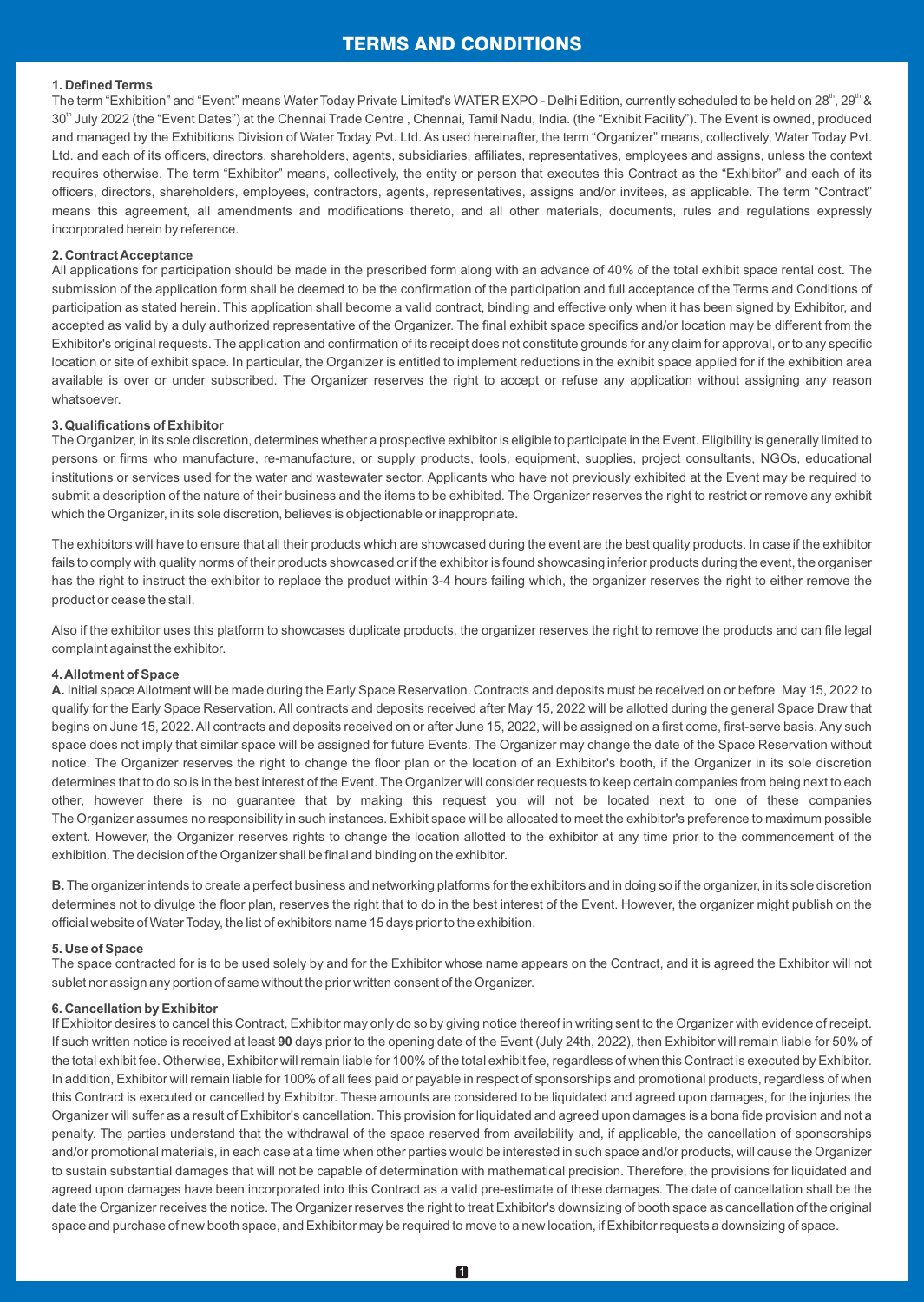## **7. Cancellation by Water Today Pvt. Ltd.**

If Exhibitor fails to timely make any payment required by this Contract or otherwise breaches any of its obligations under this Contract, the Organizer may immediately terminate this Contract (and Exhibitor's participation in the Event) by providing written notice (or, if appropriate under the circumstances, oral notice with written notice to follow) to Exhibitor of such termination. The Organizer shall have no obligation to refund monies previously paid. The Organizer reserves the right to refuse Exhibitor permission to move in and set up an exhibit if Exhibitor is in arrears of any payment due to the Organizer. The Organizer is expressly authorized (but has no obligation) to occupy, cause to be occupied or dispose of any space vacated or made available by reason of action taken under this paragraph in such manner as it may deem best, and without releasing Exhibitor from any liability hereunder.

#### **8. Cancellation of the Event**

If the Organizer cancels the Event due to circumstances beyond the reasonable control of the Organizer (such as natural calamities, acts of war, governmental emergency, labor strike, riots, political riots or unavailability of the Exhibit Facility), the Organizer shall refund to each Exhibitor its exhibit space rental payment previously paid, minus a share of costs and expenses incurred by the Organizer, in full satisfaction of all liabilities of the Organizer to Exhibitor. The Organizer reserves the right to cancel, re-name or re-locate the Event or change the dates on which it is held. If the Organizer changes the name of the Event, re-locates the Event to another event facility within the same city, within the same country or changes the dates for the Event to dates that are not more than 90 days earlier or 365 days later than the dates on which the Event originally was scheduled to be held, no refund will be due to Exhibitor, but the Organizer shall assign to Exhibitor, in lieu of the original space, such other space as the Organizer deems appropriate and Exhibitor agrees to use such space under the terms of this Contract. Exhibitor agrees that, except as expressly provided in this paragraph, it shall and hereby does waive any and all claims for damages or compensation resulting from or relating to the cancellation, renaming, relocation or rescheduling of the Event.

#### **9. Exhibit Space Occupancy**

Hours and dates for installing, occupying and dismantling stall shall be as specified in the Exhibitors Manual. If Exhibitor fails to install its display in its assigned space by 8:00 pm on July 27<sup>th</sup>, 2022, or leaves its space unattended during the Exhibit hours, the Organizer shall have the right to take possession of the space, without releasing Exhibitor from any liability or obligation hereunder, and no refund will be due to Exhibitor. All exhibits must be open and manned for business during the Event hours. Exhibitor may not dismantle the display until the Event is officially closed by the Organizer

## **10. Listings and Promotional Materials**

By exhibiting at the Event, Exhibitor grants to the Organizer a fully-paid, perpetual nonexclusive license to use, display and reproduce the name, trade names and product names of Exhibitor in any directory (print, electronic or other media) listing the exhibiting companies at the Event and to use such names in the Organizer's promotional materials. The Organizer shall not be liable for any errors in any listing or descriptions or for omitting any Exhibitor from the directory or other lists or materials. The Organizer may also take photographs of Exhibitor's booth space, exhibit and personnel during, before or after the open hours of the Event and use such photographs for any of the Organizer's promotional purpose. Exhibitor warrants that it owns, or has right to use pursuant to a valid license, all intellectual property (copyright, trade mark, etc.) to be used by Exhibitor for promotion or exhibition at the Event.

#### **11. Care of Exhibit Facility**

The exhibitor shall not cause damage or permit any damage to be done to the exhibition venue or services provided during the exhibition. Exhibitors shall comply with all the rules and regulations, laws laid down by the Organizers of the exhibition and conference. In the event of unforeseen circumstances, the Organizer's decision will be final. Exhibitor shall promptly pay for any and all damages to the Exhibit Facility or associated facilities, booth equipment or the property of others caused by Exhibitor.

#### **12. Taxes and Licenses**

Exhibitor shall be solely responsible for obtaining any licenses, permits or approvals under central, state or local law applicable to its activities at the Event. Exhibitor shall be solely responsible for obtaining any necessary tax identification numbers and permits and for paying all taxes, license fees, or other fees, charges, levies or penalties that become due to any governmental authority in connection with its activities at the Event. Exhibitor will not permit the delivery of merchandise at the Event Facility without the express permission of the Organizer.

#### **13. Terms of Payment**

a) All cheques / DD to be drawn in favour of "**Water Today Pvt. Ltd**."

- b) The exhibitor shall make an application by paying 40% of the total exhibit space rental cost as an advance.
- c) The balance shall be paid within 60 days before the commencement of the exhibition, as per the payment terms.
- d) For any other additional services, full payment must be made in advance while submission of application
- to procure the required services, as per every deadline.
- e) Payment by the stipulated date is a pre-requisite for the exhibitor's participation.
- f) In the event of default of payment, the Exhibitor's application shall be deemed to be cancelled and the advance forfeited within 7(seven) days from the date on which the amount falls due.
- g) The Organizer shall reserve the right to claim payment due from the defaulting Exhibitor.

## **14. Copyrighted Materials**

Exhibitor shall not play or permit the playing or performance of, or distribution of any copyrighted material at the Event unless it has obtained all necessary rights and paid all required royalties, fees or other payments.

## **15. Observance of Laws**

Exhibitor shall abide by and observe all central, state and local laws, codes, ordinances, rules and regulations, and all rules and regulations of the Exhibit Facility (including any union labor work rules). Without limiting the foregoing, Exhibitor shall comply with all applicable requirements of the Indian with Disabilities Act, including with respect to the construction of its exhibits.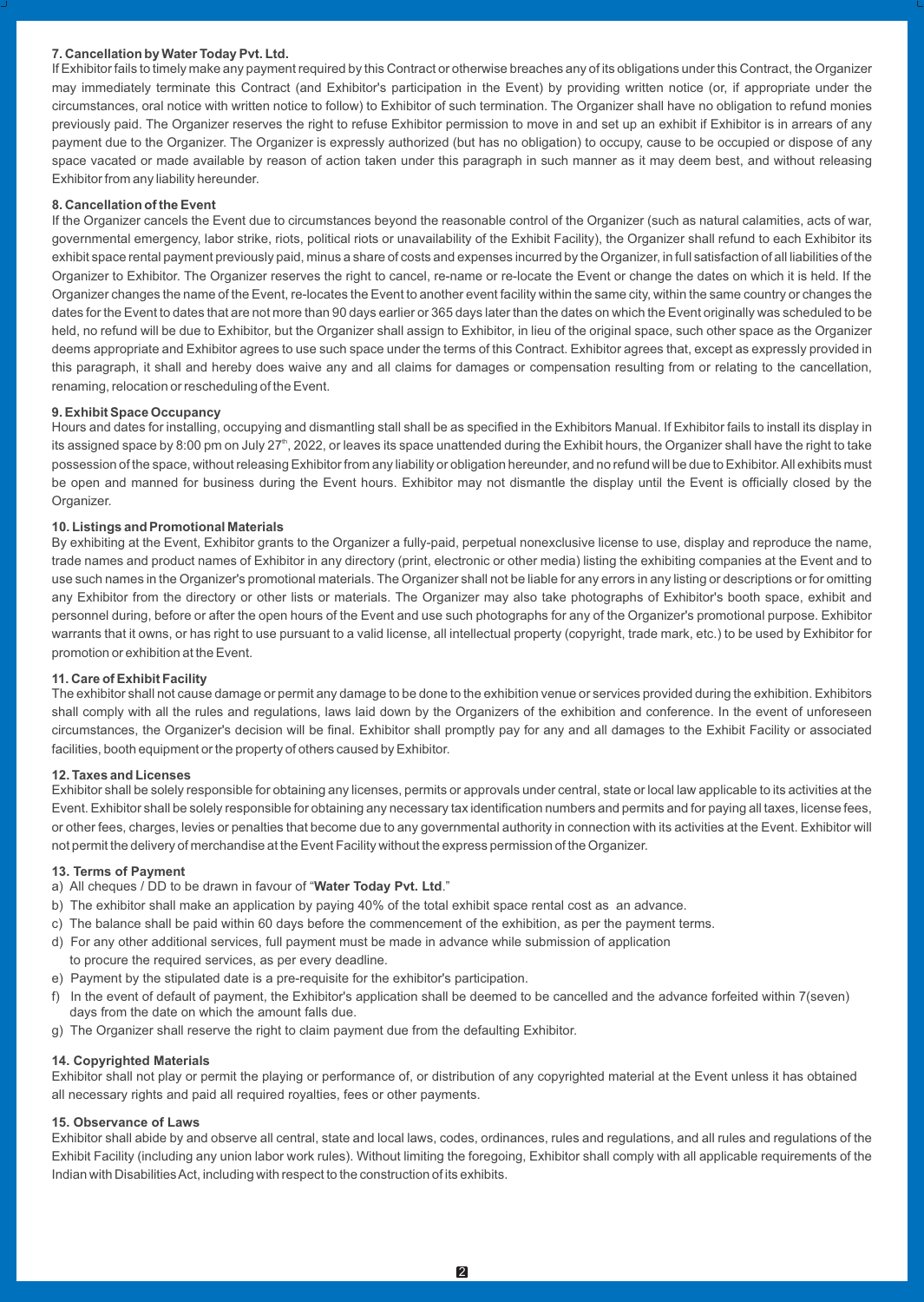#### **16. Exhibitor Information & Update**

The Organizer will provide Exhibitor information and updates to the designated representative of the Exhibitor, including an Exhibitor Service Manual. The Exhibitor Service Manual will include information integral to participation at the Event, including but not limited to: additional exhibitor rules and regulations, official contractor order forms, registration, shipping and drayage, utilities and building services, exhibitor display rules, and move-in, move-out schedules. The designated representative of the Exhibitor will also receive updates about the Event via fax, mail, e-mail and/or SMS.

#### **17. Incorporation of Rules and Regulations**

Any and all matters pertaining to the Event and not specifically covered by the terms and conditions of this Contract shall be subject to determination by the Organizer in its sole discretion. The Organizer may adopt rules or regulations from time-to-time governing such matters and may amend or revoke them at any time, upon reasonable notice to Exhibitor. Any such rules and regulations (whether or not included in an Exhibitor Service Manual or similar document) are an integral part of this Contract and are incorporated herein by reference. Exhibitor shall observe and abide by additional regulations made by the Organizer as soon as they are communicated to Exhibitor. This Contract (including the Exhibitor Service Manual and any additional rules or regulations adopted by the Organizer from time-to-time) states the entire agreement of the parties with respect to the subject matter hereof.

#### **18. Installation and Dismantling**

Exhibitors must comply with the move-in and move-out times indicated in the Exhibitor Manual. If an Exhibitor fails to remove an exhibit in the allowed time, the Organizer shall be permitted (at Exhibitor's sole expense) to remove and place same in a warehouse subject to the Exhibitor's disposition, and/or to ship to Exhibitor via common carrier with all charges to follow at no liability to the Organizer. All exhibits must remain intact until the Exhibition is officially closed.

**19. Contractor Services**<br>In the interest of making available the best qualified craftsmen in numbers sufficient to handle all of the services necessary for the operation of the Event, the Organizer has contracted on an exclusive basis official contractors to provide certain services. Service companies other than the official contractors will not be allowed to perform any of these exclusive services. Non-exclusive services may be performed by exhibitor-appointed contractors (EAC) within certain guidelines. A complete listing of exclusive services and EAC guidelines will be provided in Exhibitor Service Manual. Only qualified and pre-approved fabricators will be allowed to work in the exhibition premises. Fabricators are strictly prohibited from using spray painting. This is to ensure adherence to exhibition guidelines and to avoid delayed completion of the stall fabrication beyond the stipulated time. Also the stall fabricator/s will have to pay a refundable deposit to the Organizer as adherence to the guidelines. Exhibitors have to ensure that their respective vendors get in touch with the organizers to get themselves approved. In case of non approval, exhibitors will have to choose a different vendor.

#### **20. Exhibit Guidelines**

Exhibitors are required to submit their stall design at least 30 days in advance. The maximum permissible height is 12ft. An additional 1 ft height can be used for branding (in an area measuring not more that 25% of the total exhibition space). In case of mezzanine floor the permissible height will vary accordingly. No fabrication work can block the AC. vent (refer lay out diagram and contact organizer for clarification). The exhibitor needs to secure the gate passes and clearance certificates from the organizers before they take their exhibits out of the venue. Distribution of samples and printed matter of any kind, and any promotional material, is restricted to the exhibit booth. Exhibitor agrees to exhibit only products which it manufactures, represents or distributes. All exhibits shall display products or services in a tasteful manner. The aisles, passageways and overhead spaces remain strictly under control of the Organizer and no signs, decorations, banners, advertising material or special exhibits will be permitted in the aisles except by written permission of the Organizer. Uniformed attendants, models and other employees must remain within the booths occupied by their employers. Any and all advertising distribution must be made from Exhibitor's booth space. Balloons and stickers (including handouts with gummed backing that adhere or cause adhesion) are prohibited in the exhibit area. Equipment must be arranged so that show visitors do not stand in the aisle while examining equipment or watching demonstrations.

#### **21. Power**

Exhibitors will get complimentary power based on the following chart (Refer Exhibitor Service Manual). \*Any additional power requirement will be charged at the rates applicable in the Exhibitor Service Manual.

#### **22. General Terms and Conditions**

The Organizer has sole control over attendance policies. Except as expressly provided in this contract, all monies paid by Exhibitor shall be deemed fully earned and non-refundable at the time of payment. Exhibitor shall conduct itself at all times in accordance with normal standards of decorum and good taste. In addition to its right to close an exhibit and withdraw acceptance of the contract, the Organizer in its sole judgment may refuse to consider for participation in future Events an Exhibitor who violates or fails to abide by the contract and any of the accompanying rules and regulations. Any amendment to this Contract must be in writing and signed by an authorized representative of the Organizer.

**23. Assumption of Risks; Releases** Exhibitor expressly assumes all risks associated with, resulting from or arising in connection with Exhibitor's participation or presence at the Event, including, without limitation, all risks of theft, loss, harm, damage or injury to the person (including death), property, business or profits of Exhibitor, whether caused by negligence, intentional act, accident, natural calamities or otherwise. Exhibitor has sole responsibility for its property or any theft, damage or other loss to such property (whether or not stored in any courtesy storage area), including any subrogation claims by its insurer. Neither the Organizer nor the Exhibit Facility accepts responsibility, nor is a bailment created, for property delivered by or to Exhibitor. Neither the Organizer nor the Exhibit Facility shall be liable for, and Exhibitor hereby releases all of them from, and covenants not to sue any of them with respect to, any and all risks, losses, damages and liabilities described in this paragraph.

#### **24. Indemnification**

Exhibitor shall on a current basis indemnify, defend (with legal counsel satisfactory to the Organizer), and hold the Organizer and the Exhibit Facility harmless from any and all claims, demands, suits, liabilities, damages, losses, costs, reasonable attorneys' fees and expenses which result from or arise out of or in connection with: (a) Exhibitors' participation or presence at the Event, (b) any breach by Exhibitor of any agreements, covenants, promises or other obligations under this contract; (c) any matter for which Exhibitor is otherwise responsible under the terms of this contract; (d) any violation or infringement (or claim of violation or infringement) of any law or ordinance or the rights of any party under any patent, copyright,